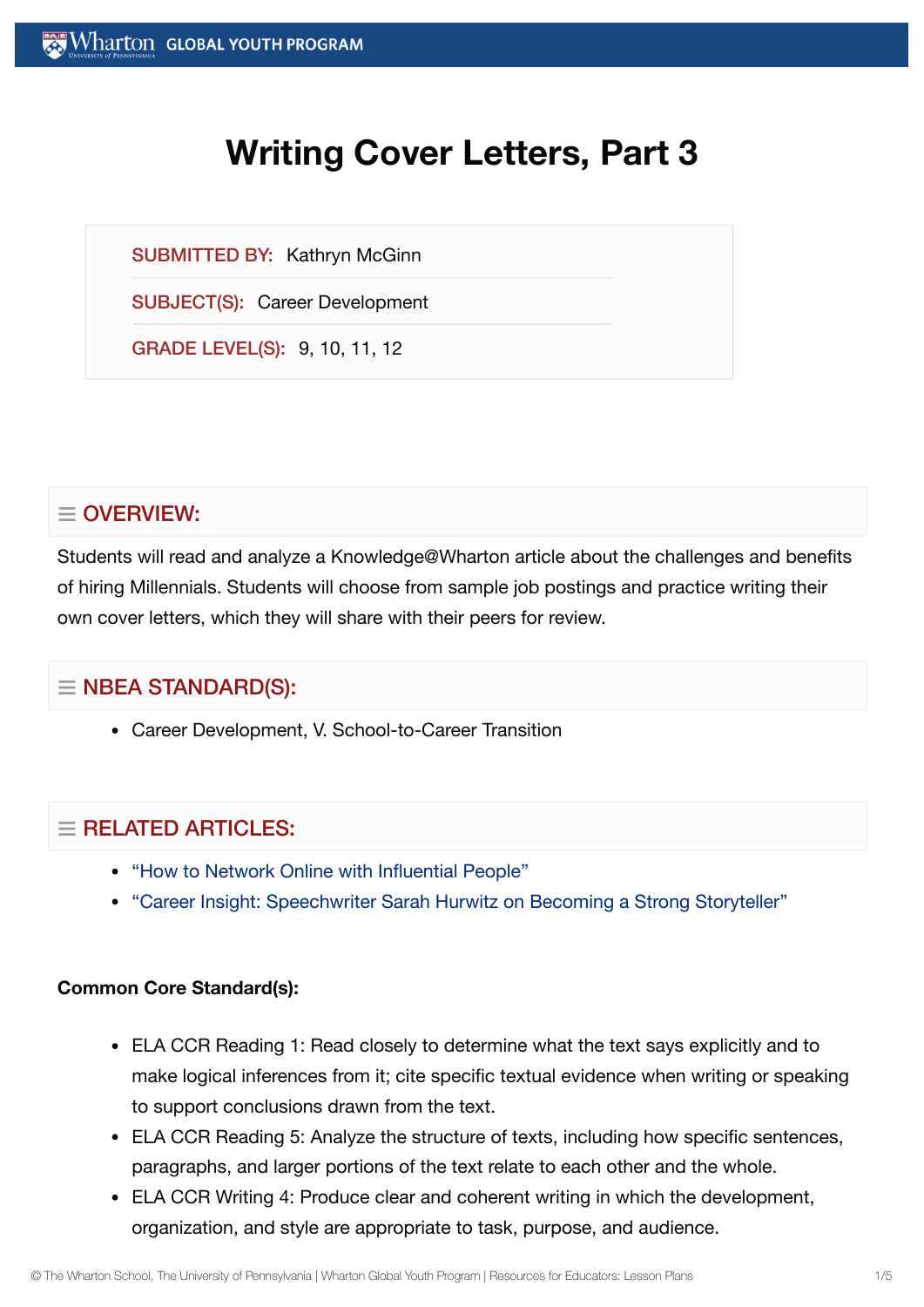### $\mathbf{W}$  Wharton Global youth program

- ELA CCR Writing 5: Develop and strengthen writing as needed by planning, revising, editing, rewriting, or trying a new approach.
- ELA CCR Writing 10: Write routinely over extended time frames and shorter time frames for a range of tasks, purposes, and audiences.
- ELA CCR Speaking and Listening 1: Prepare for and participate effectively in a range of conversations and collaborations with diverse partners, building on others' ideas and expressing their own clearly and persuasively.

#### **Objectives/Purposes:**

- Students will read and analyze an article for main ideas.
- Students will learn about the purpose, content and conventions of cover letters.
- Students will work constructively with peers to evaluate cover letters.

#### **Knowledge@Wharton Article:**

["Millennials in](http://knowledge.wharton.upenn.edu/10000women/article.cfm?articleid=6071) the Workplace: R U Ready?"

#### **Other Resources/Materials:**

- Job Postings [\(Handout](https://globalyouth.wharton.upenn.edu/wp-content/uploads/2012/02/Career-Development-6_handoutA.pdf) A)
- Cover Letter Checklist [\(Handout](https://globalyouth.wharton.upenn.edu/wp-content/uploads/2012/02/Career-Development-6_HandoutB.pdf) B) (alternatively, use checklist compiled from student suggestions in previous lesson)
- Peer Evaluation Form [\(Handout](https://globalyouth.wharton.upenn.edu/wp-content/uploads/2012/02/Career-Development-6_HandoutC.pdf) C)

#### **Activities:**

1. Hand out "Millennials in the Workplace: R U Ready." Tell students as members of the "Millennial" generation, it is helpful to know what reputation they have with employers. Students should read the article and complete the graphic organizer. When they are finished, go over what they found, highlighting key points:

| Definition               | Advantages | Disadvantages |
|--------------------------|------------|---------------|
| • Individuals between 14 | Eager and  |               |
|                          |            |               |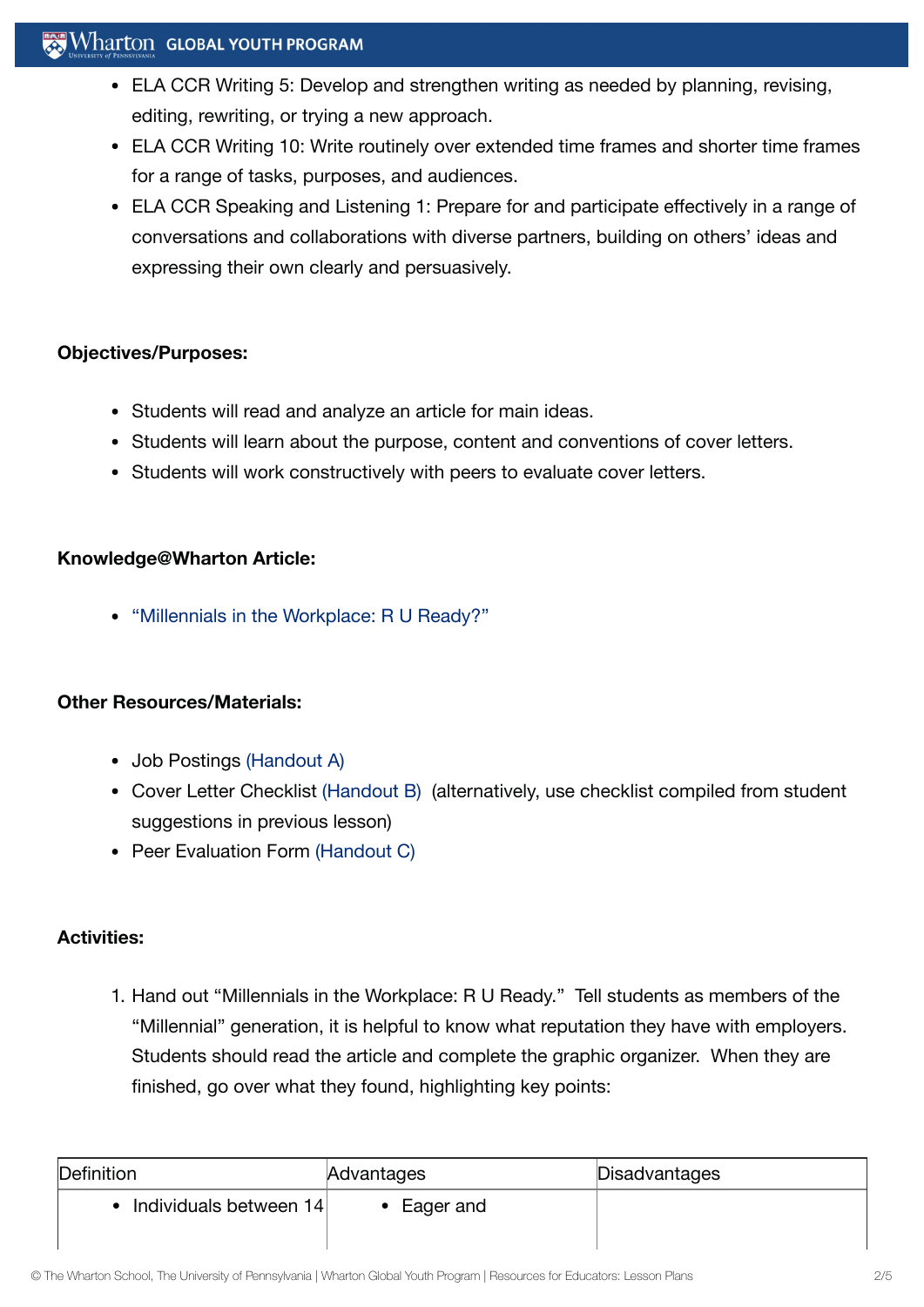| Vharton Global youth program                                       |
|--------------------------------------------------------------------|
| and 31 years old<br>• Used to lots of praise<br>and second chances |

Students will probably have a variety of opinions regarding the accuracy of these statements.

#### *(10 mins)*

2. Tell students that while securing employment can be difficult, perhaps especially for their generation in the current economic climate, it can be done, if you have the tools! Students will work on crafting their own cover letters. For students who brought job postings in which they're interested, they may direct their cover letters to those postings. For students who don't have their own postings, hand out Sample Classifieds, and instruct students to pick one of the jobs on the handout. (There may not be a job that perfectly matches their interests, but the purpose is to practice writing a cover letter, not to find the best job.) Using their notes on cover letters and the checklists they've used the last two lessons, students each write their own cover letters. Walk around and check in with individual students to see how they are doing/if they have any questions.

#### *(20 mins)*

3. Have students exchange cover letters with each other. Students should check their peers' cover letter using the class's checklist and then complete the Peer Evaluation form. Remind students that as they read each other's cover letters, they should look for the following:

- Clear opening paragraph that states the job for which the student is applying
- Evidence that illustrates how the student's skills/talents suit the job for which he/she is applying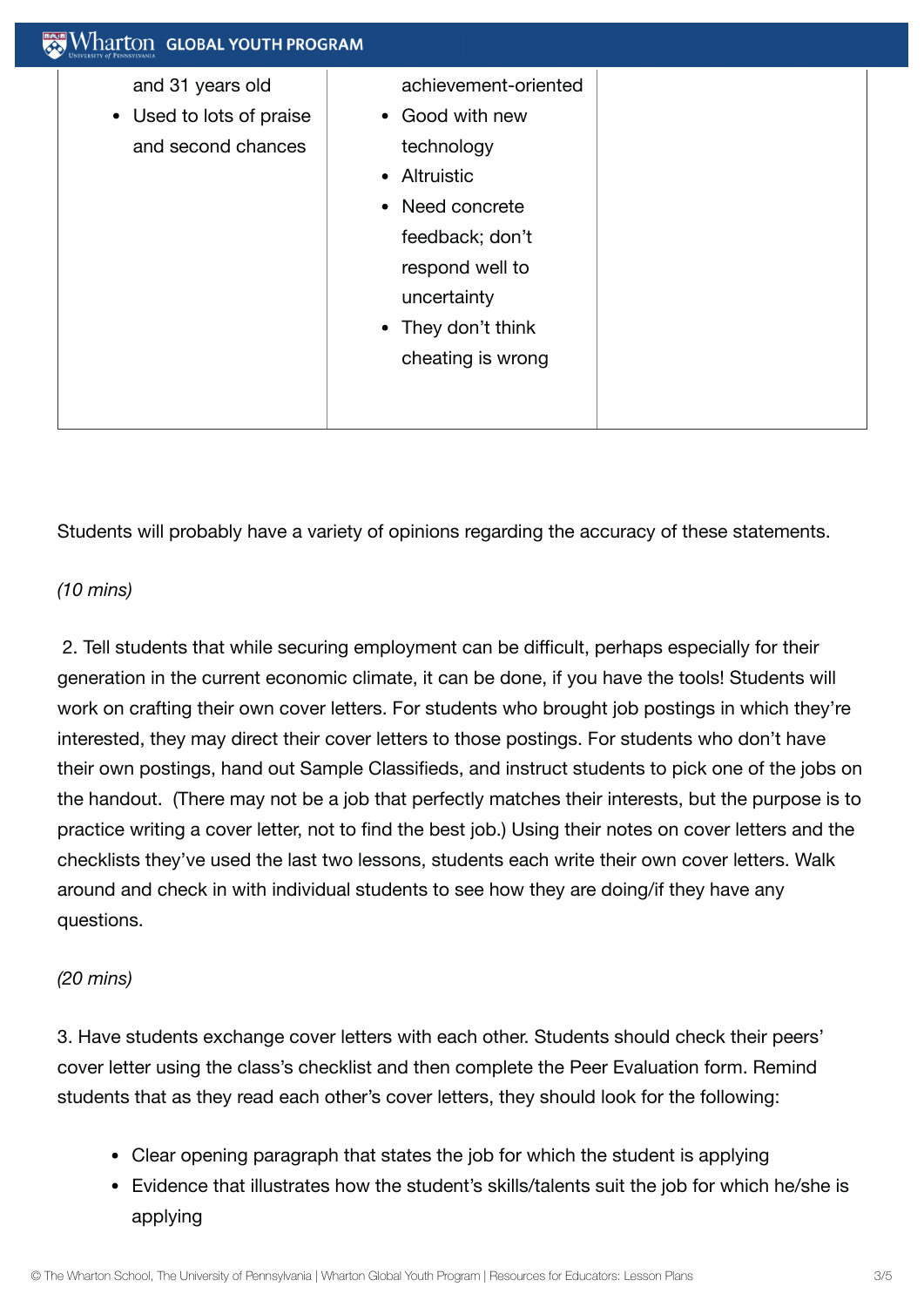- Key words the author has taken from the job description to use in his/her letter
- Closing paragraph that thanks the recruiter and suggests steps for following up

*(10 mins)*

#### **Tying It All Together:**

Ask students what was most challenging about writing a cover letter? How is writing a cover letter different from writing a résumé?

*(5 mins)*

#### **Practice Outside of the Classroom:**

- Visit the University of Pennsylvania Career Services website to look at even more examples of strong cover letters.
- Look through your local newspaper (or craigslist) to see what sort of jobs are available, and begin to think about how you would draft a cover letter as part of a job application.
- Type up your cover letter and give to a trusted adult or friend to proofread.

### **What Worked and What I Would Do Differently:**

Writing their own cover letters was a time-consuming process for students. Most students needed more than the allotted 20 minutes. In addition, students had a lot of questions as they wrote, so they found it helpful for me to walk around the room and address their individual concerns.

Peer editing also took a fair amount of time; students took their jobs as editors quite seriously and offered detailed feedback to their classmates.

This lesson may need to extend into the next day; alternatively, you could give the students the article/handout to read at home, as a way to create more in-class time for students to draft cover letters.

I also found it useful to review the conventions of writing business letters in general, as students had a lot of general formatting questions.